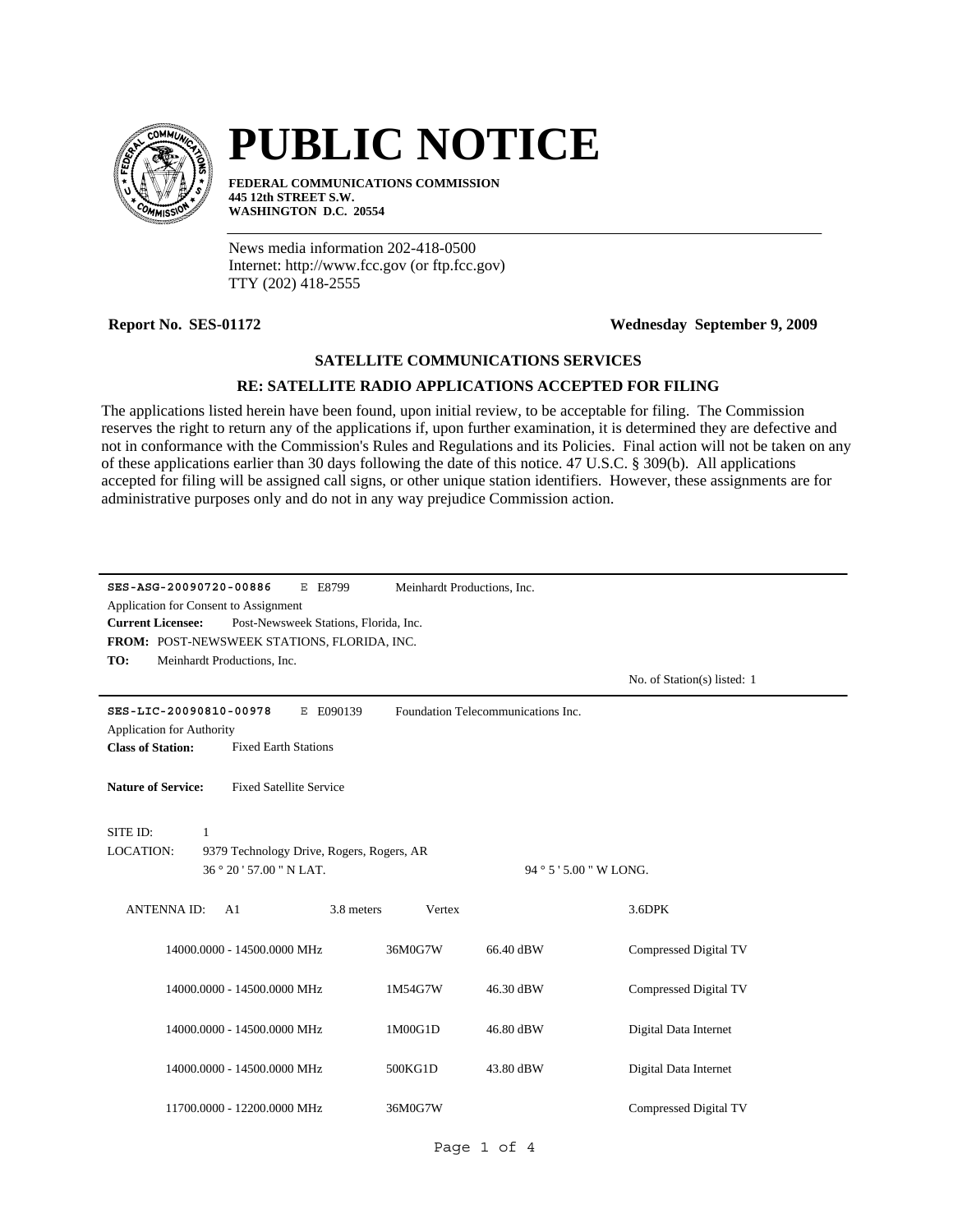| 11700.0000 - 12200.0000 MHz                                                                                                                            | 1M54G7W  |                          | Compressed Digital TV                                            |  |  |
|--------------------------------------------------------------------------------------------------------------------------------------------------------|----------|--------------------------|------------------------------------------------------------------|--|--|
| 11700.0000 - 12200.0000 MHz                                                                                                                            | 1M00G1D  |                          | Digital Data Internet                                            |  |  |
| 11700.0000 - 12200.0000 MHz                                                                                                                            | 500KG1D  |                          | Digital Data Internet                                            |  |  |
| <b>Points of Communication:</b>                                                                                                                        |          |                          |                                                                  |  |  |
| 1 - PERMITTED LIST - ()                                                                                                                                |          |                          |                                                                  |  |  |
| SES-LIC-20090902-01116<br>E E090158<br>GCI Communication Corp.<br>Application for Authority<br><b>Class of Station:</b><br><b>Fixed Earth Stations</b> |          |                          |                                                                  |  |  |
| <b>Nature of Service:</b><br><b>Fixed Satellite Service</b>                                                                                            |          |                          |                                                                  |  |  |
| SITE ID:<br>1<br>LOCATION:<br>Pt. Thomson, AK<br>70°10'19.20" N LAT.                                                                                   |          | $146°15'20.20''$ W LONG. |                                                                  |  |  |
| <b>ANTENNA ID:</b><br>-1<br>4.5 meters                                                                                                                 | Andrew   |                          | ESA45AA-1                                                        |  |  |
| 5925.0000 - 6425.0000 MHz                                                                                                                              | 6K72G7W- | 44.55 dBW                | Phase modulated voice, video, and data<br>services.              |  |  |
| 5925.0000 - 6425.0000 MHz                                                                                                                              | 36M0G7W  | 68.01 dBW                | Phase modulated voices, video, and data<br>services              |  |  |
| 3700.0000 - 4200.0000 MHz                                                                                                                              | 6K72G7W- |                          | Phase modulated voices, video, and data<br>services              |  |  |
| 3700.0000 - 4200.0000 MHz                                                                                                                              | 36M0G7W  |                          | Phase modulated voices, video, and data<br>services              |  |  |
| 5925.0000 - 6425.0000 MHz                                                                                                                              | 6K72D7W- | 44.55 dBW                | Phase and amplitude modulated voice,<br>video, and data services |  |  |
| 5925.0000 - 6425.0000 MHz                                                                                                                              | 36M0D7W  | 68.01 dBW                | Phase and amplitude modulated voice,<br>video, and data services |  |  |
| 3700.0000 - 4200.0000 MHz                                                                                                                              | 6K72D7W- |                          | Phase and amplitude modulated voice,<br>video, and data services |  |  |
| 3700.0000 - 4200.0000 MHz                                                                                                                              | 36M0D7W  |                          | Phase and amplitude modulated voice,<br>video, and data services |  |  |
|                                                                                                                                                        |          |                          |                                                                  |  |  |

#### **Points of Communication:**

**SES-LIC-20090908-01124** E E090159 **Class of Station:** Fixed Earth Stations Application for Authority Oklahoma Educational Television Authority **EZ**

**Nature of Service:** Fixed Satellite Service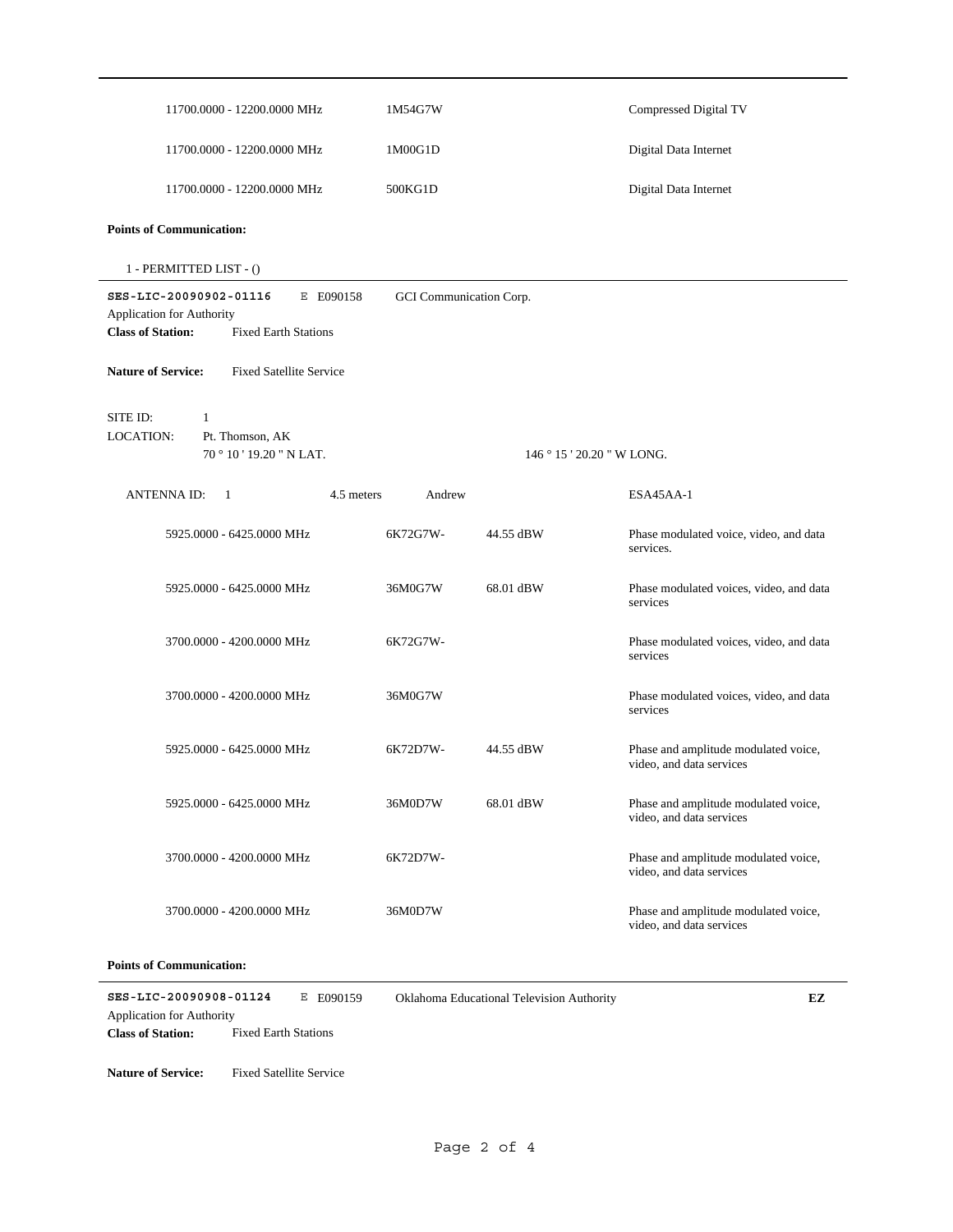| SITE ID:<br><b>LOCATION:</b>                                                       | Headquarters<br>35 ° 32 ' 53.00 " N LAT.                                  | 7403 N. Kelley Ave., Oklahoma County, Oklahoma City, OK<br>97 ° 29 ' 52.00 " W LONG. |                           |                                                    |  |
|------------------------------------------------------------------------------------|---------------------------------------------------------------------------|--------------------------------------------------------------------------------------|---------------------------|----------------------------------------------------|--|
| <b>ANTENNAID:</b>                                                                  | K6.3M                                                                     | 6.3 meters                                                                           | Vertex (General Dynamics) | KXK                                                |  |
|                                                                                    | 14000.0000 - 14500.0000 MHz                                               | 11M0G7W                                                                              | 75.30 dBW                 | PSK, digital video, digital audio, digital<br>data |  |
|                                                                                    | 14000.0000 - 14500.0000 MHz                                               | 36M0G7W                                                                              | 75.30 dBW                 | PSK, digital video, digital audio, digital<br>data |  |
|                                                                                    | 11700.0000 - 12200.0000 MHz                                               | 11M0G7W                                                                              |                           | PSK, digital video, digital audio, digital<br>data |  |
|                                                                                    | 11700.0000 - 12200.0000 MHz                                               | 36M0G7W                                                                              |                           | PSK, digital video, digital audio, digital<br>data |  |
| <b>Points of Communication:</b>                                                    |                                                                           |                                                                                      |                           |                                                    |  |
|                                                                                    | Headquarters - PERMITTED LIST - ()                                        |                                                                                      |                           |                                                    |  |
| SES-MOD-20090818-01023<br>Application for Modification<br><b>Class of Station:</b> | E E2264<br><b>Fixed Earth Stations</b>                                    | Alascom, Inc.                                                                        |                           |                                                    |  |
| <b>Nature of Service:</b>                                                          | <b>Fixed Satellite Service</b>                                            |                                                                                      |                           |                                                    |  |
| "MOD" to replace antenna.                                                          |                                                                           |                                                                                      |                           |                                                    |  |
| SITE ID:<br><b>LOCATION:</b>                                                       | $\mathbf{1}$<br>STATE OF ALASKA, SAINT PAUL, AK<br>57 ° 7 ' 0.12 " N LAT. |                                                                                      |                           | $170°16'59.50"$ W LONG.                            |  |
| <b>ANTENNA ID:</b>                                                                 | -1                                                                        | 4.5 meters<br><b>ANDREW</b>                                                          |                           | ES45T-T-1                                          |  |
|                                                                                    | 5925.0000 - 6405.0000 MHz                                                 | 24K0G1D                                                                              | 40.60 dBW                 | PSK AND QAM, TELEPHONY VOICE<br>AND DATA           |  |
|                                                                                    | 5925.0000 - 6405.0000 MHz                                                 | 86K4G1D                                                                              | 54.80 dBW                 | PSK AND QAM, TELEPHONY VOICE<br><b>AND DATA</b>    |  |
|                                                                                    | 5925.0000 - 6405.0000 MHz                                                 | 53K3G1W                                                                              | 53.80 dBW                 | PSK AND QAM, TELEPHONY VOICE<br><b>AND DATA</b>    |  |
|                                                                                    | 5925.0000 - 6405.0000 MHz                                                 | 26K7G1W                                                                              | 50.80 dBW                 | PSK AND QAM, TELEPHONY VOICE<br><b>AND DATA</b>    |  |
|                                                                                    | 3700.0000 - 4200.0000 MHz                                                 | 1M77G7W                                                                              |                           | PSK AND QAM, TELEPHONY VOICE<br>AND DATA           |  |
|                                                                                    | 5925.0000 - 6405.0000 MHz                                                 | 1M77G7W                                                                              | 60.20 dBW                 | PSK AND QAM, TELEPHONY VOICE<br><b>AND DATA</b>    |  |
|                                                                                    | 5925.0000 - 6405.0000 MHz                                                 | 75K6G1D                                                                              | 54.20 dBW                 | PSK AND QAM, TELEPHONY VOICE<br><b>AND DATA</b>    |  |

Page 3 of 4